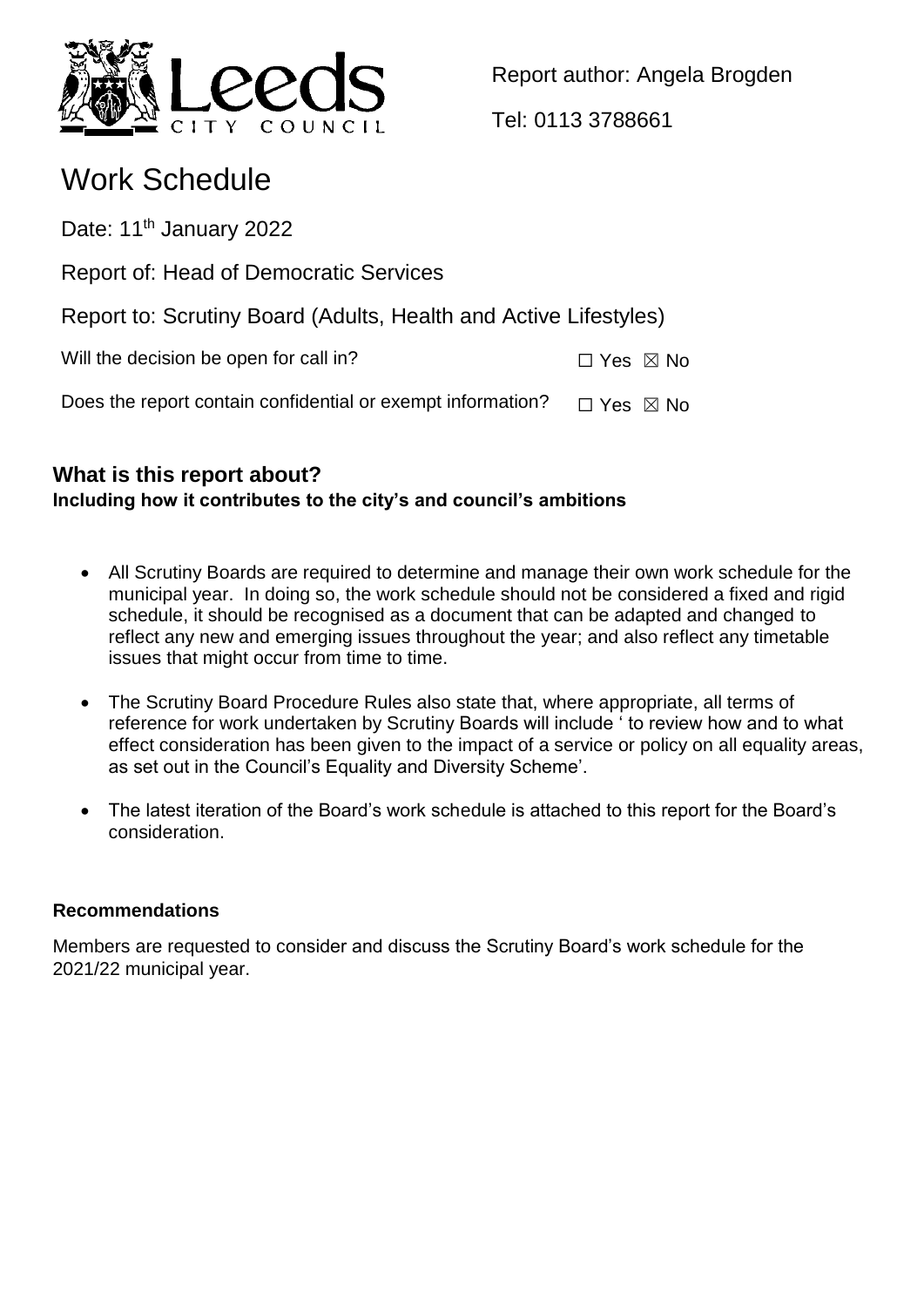#### **Why is the proposal being put forward?**

- 1. All Scrutiny Boards are required to determine and manage their own work schedule for the municipal year and therefore the latest iteration of the Board's work schedule for the remainder of the municipal year is attached as Appendix 1 for Members' consideration.
- 2. The latest Executive Board minutes from the meeting held on 15<sup>th</sup> December 2021 are also attached as Appendix 2. The Scrutiny Board is asked to consider and note the Executive Board minutes, insofar as they relate to the remit of the Scrutiny Board; and consider any matter where specific scrutiny activity may also be warranted.

#### Developing the work schedule

- 3. When considering any developments and/or modifications to the work schedule, effort should be undertaken to:
	- Avoid unnecessary duplication by having a full appreciation of any existing forums already having oversight of, or monitoring a particular issue.
	- Ensure any Scrutiny undertaken has clarity and focus of purpose and will add value and can be delivered within an agreed time frame.
	- Avoid pure "information items" except where that information is being received as part of a policy/scrutiny review.
	- Seek advice about available resources and relevant timings, taking into consideration the workload across the Scrutiny Boards and the type of Scrutiny taking place.
	- Build in sufficient flexibility to enable the consideration of urgent matters that may arise during the year.
- 4. In addition, in order to deliver the work schedule, the Board may need to take a flexible approach and undertake activities outside the formal schedule of meetings – such as working groups and site visits, where necessary and appropriate. This flexible approach may also require additional formal meetings of the Scrutiny Board.

#### Developments since the previous Scrutiny Board meeting

#### *Best City Ambition – Initial Proposals*

- 5. In line with the timetable for progression of the Best City Ambition agreed by Council, initial proposals were considered by the Executive Board on 15 December 2021. At that meeting the Executive Board agreed to approve a period of public consultation on the proposals.
- 6. As required by the Budget and Policy Framework it was also agreed that the Best City Ambition proposals would be referred to Scrutiny for consideration and comment, with the outcome of the Scrutiny Boards' deliberations being reported back to the Executive Board in February 2022 to inform its consideration of the final proposals. It was therefore agreed that all five Scrutiny Boards would consider the initial proposals as part of their January meeting cycle.

#### *Liberty Protection Safeguards*

7. At the beginning of the municipal year it was suggested by the Adults and Health Directorate that the Scrutiny Board may wish to receive a report later in the year surrounding the implementation of Liberty Protection Safeguards (LPS). This had therefore been scheduled into the work programme for February 2022. However, the Chair has since been advised that, linked to the national legislative framework, the implementation of the LPS has been further delayed to October 2022. As such, it is now proposed that this matter be picked up during the next municipal year.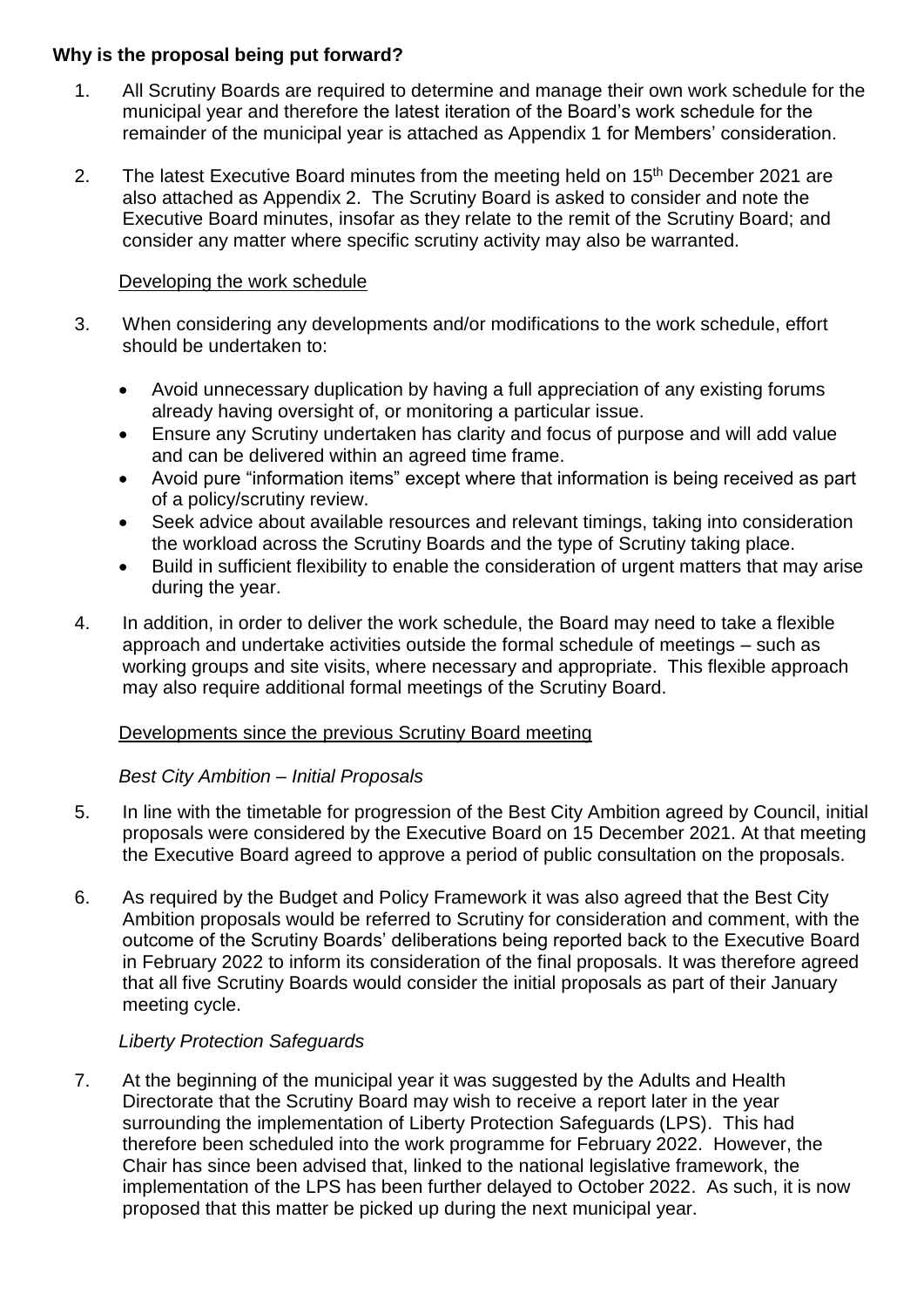| <b>Wards affected: All</b>        |     |     |
|-----------------------------------|-----|-----|
| Have ward members been consulted? | Yes | ⊐No |

8. All Scrutiny Boards are required to determine and manage their own work schedule for the municipal year.

# **What consultation and engagement has taken place?**

9. The Vision for Scrutiny also states that Scrutiny Boards should seek the advice of the Scrutiny officer, the relevant Director and Executive Member about available resources prior to agreeing items of work.

# **What are the resource implications?**

- 10. Experience has shown that the Scrutiny process is more effective and adds greater value if the Board seeks to minimise the number of substantial inquiries running at one time and focus its resources on one key issue at a time.
- 11. The Vision for Scrutiny, agreed by full Council also recognises that like all other Council functions, resources to support the Scrutiny function are under considerable pressure and that requests from Scrutiny Boards cannot always be met.
- 12. Consequently, when establishing their work programmes Scrutiny Boards should:
	- Seek the advice of the Scrutiny officer, the relevant Director and Executive Member about available resources;
	- Avoid duplication by having a full appreciation of any existing forums already having oversight of, or monitoring a particular issue;
	- Ensure any Scrutiny undertaken has clarity and focus of purpose and will add value and can be delivered within an agreed time frame.

#### **What are the legal implications?**

13. This report has no specific legal implications.

# **What are the key risks and how are they being managed?**

14. There are no risk management implications relevant to this report.

# **Does this proposal support the council's three Key Pillars?**

| $\boxtimes$ Climate Emergency |
|-------------------------------|
|                               |

15. The terms of reference of the Scrutiny Boards promote a strategic and outward looking Scrutiny function that focuses on the best council objectives.